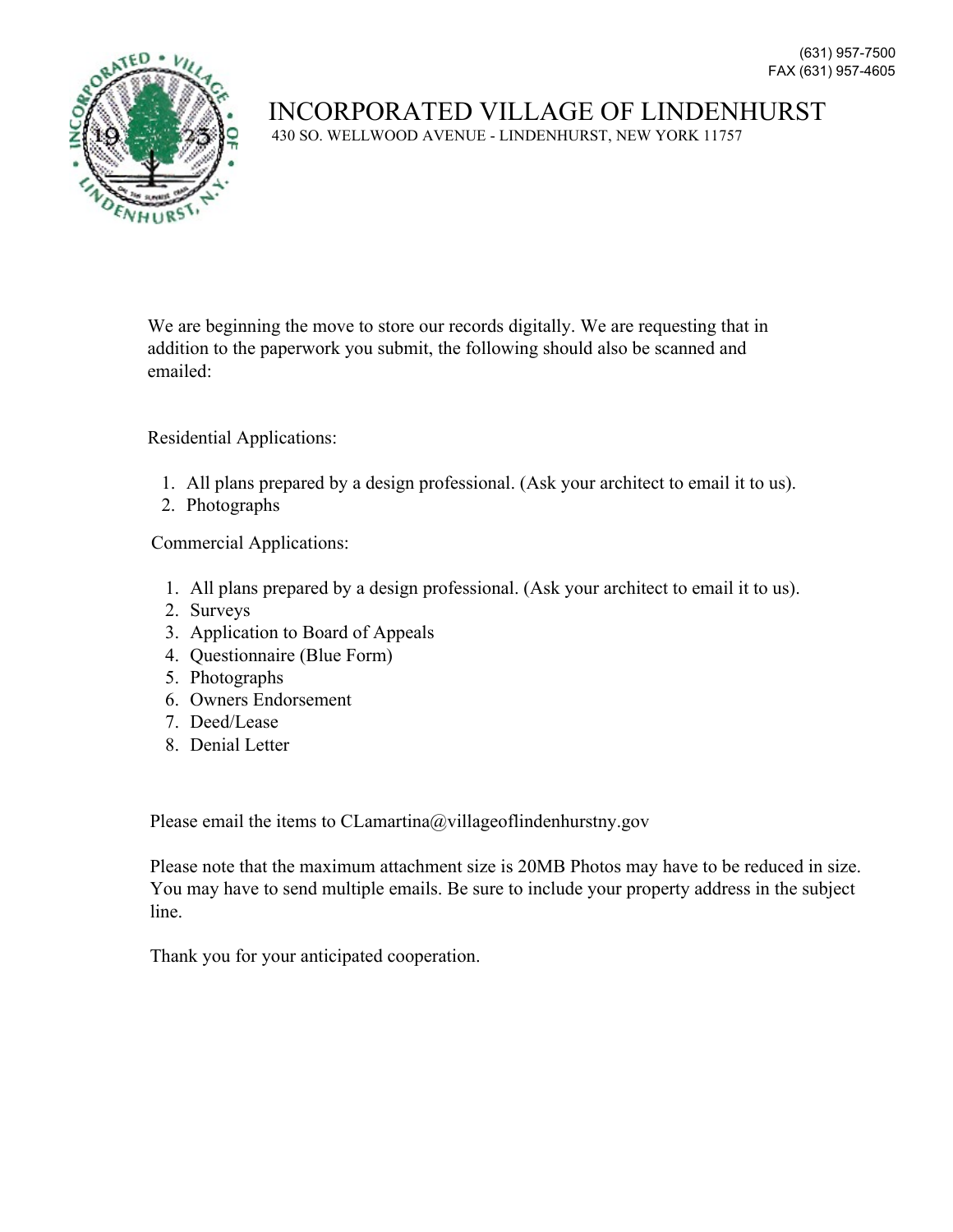

430 SO. WELLWOOD AVENUE - LINDENHURST, NEW YORK 11757

## **ZONING BOARD OF APPEALS REQUIREMENTS FOR APPLICATION**

Please bring the following papers and information when you submit your application to the Zoning Board of Appeals:

- **1.** Application completed, signed and notarized.
- **2.** Full Disclosures Affidavit completed, signed and notarized.
- **3.** One (1) copy of the property survey showing all structures existing on the property. The survey must show the dimensions of ALL existing and proposed structures.

**NOTE:** All items described in paragraph 3, must be clearly shown on the survey. The exterior dimensions of each item, the distances from front, rear and side property lines shall be accurately shown on the survey. There will be no exceptions to this requirement. Failure to provide this information may result in the dismissal of your application or may require a completely new survey.

- **4.** Copy of the original Denial Letter received from the Building Department.
- **5.** The Board requests the Questionnaire for Commercial and Business Applicants is filled out and must be submitted with all *applications outside single or two-family use.* Photos of the property are to show the layout of the land and property lines. **At least the Questionnaire and Eight (8) Photos must be submitted with the application for all commercial properties. The remaining documents due 2 days before the hearing.**
- **6.** Please note that all applications outside single or two-family use are required to send certified Notice of Public Hearing Letters to properties within a 250' radius of premises. **The applicant must send the Notice of Public Hearing out by certified mail with return receipts requested. The mailing list and return receipts are due no later than 2 days before the hearing**.
- **7. Filing Fees:**

| a. Commercial, Business, Multiple Dwelling, and Industrial | \$500.00 |
|------------------------------------------------------------|----------|
| b. Construction of a new one family dwelling               | \$250.00 |
| c. All other applications                                  | \$100.00 |

- **8.** Signs must be posted 10 days prior to the public hearing. Signs can be purchased at the Village Hall for**\$20.00.**
- **9.** A Sign Posting Affidavit needs to be signed, notarized and submitted with photos of the legal notice signposted. These documents are **due 2 days before the hearing**.
- **10.** An inspection of the property will be conducted by the Board members within the 10 days prior to the scheduled hearing date.
- **11.** Anyone appearing as agent for application at the time of hearing must provide a completed ownersendorsement.
- *12. All documents that are required for your case are due in 2 days before the hearing.*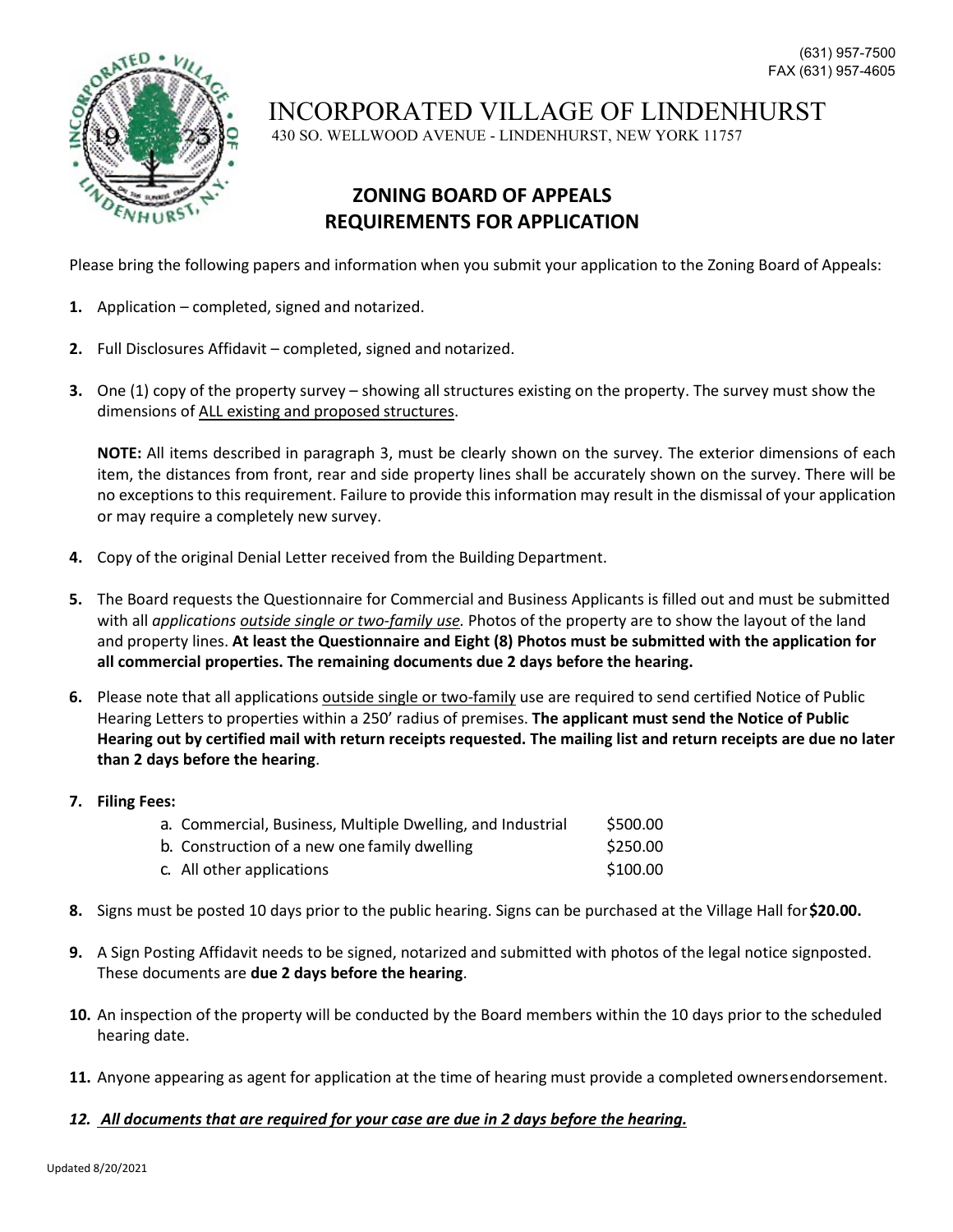

430 SO. WELLWOOD AVENUE - LINDENHURST, NEW YORK 11757

### **APPLICATION OF THE BOARD OF APPEALS**

To be filed and submitted together with one plot drawing to scale and a detailed description and location of the property together with all existing and proposed buildings and distances of the same from the lot or street lines.

|  | Property Owner's Address: 2008 2009 2010 2020 2021 2022 2023 2024 2022 2023 2024 2022 2023 2024 2022 2023 2024 |  |  |  |  |
|--|----------------------------------------------------------------------------------------------------------------|--|--|--|--|
|  |                                                                                                                |  |  |  |  |
|  |                                                                                                                |  |  |  |  |
|  |                                                                                                                |  |  |  |  |
|  |                                                                                                                |  |  |  |  |
|  |                                                                                                                |  |  |  |  |

The Above-named Property Owner is being Duly Sworn, Deposes and says the reside at the above-named Property Owner's Address and that he/she is Owner in fee of Above-named premises or that he/she is above-named title of the above-named corporation which is the owner in fee of the premise describe in this application and that he/she authorized the above-named contact to handle this application including attending the hearing in their stead.

Sworn to before me this day of

**Signature** 

 $, 2$ 

Notary Public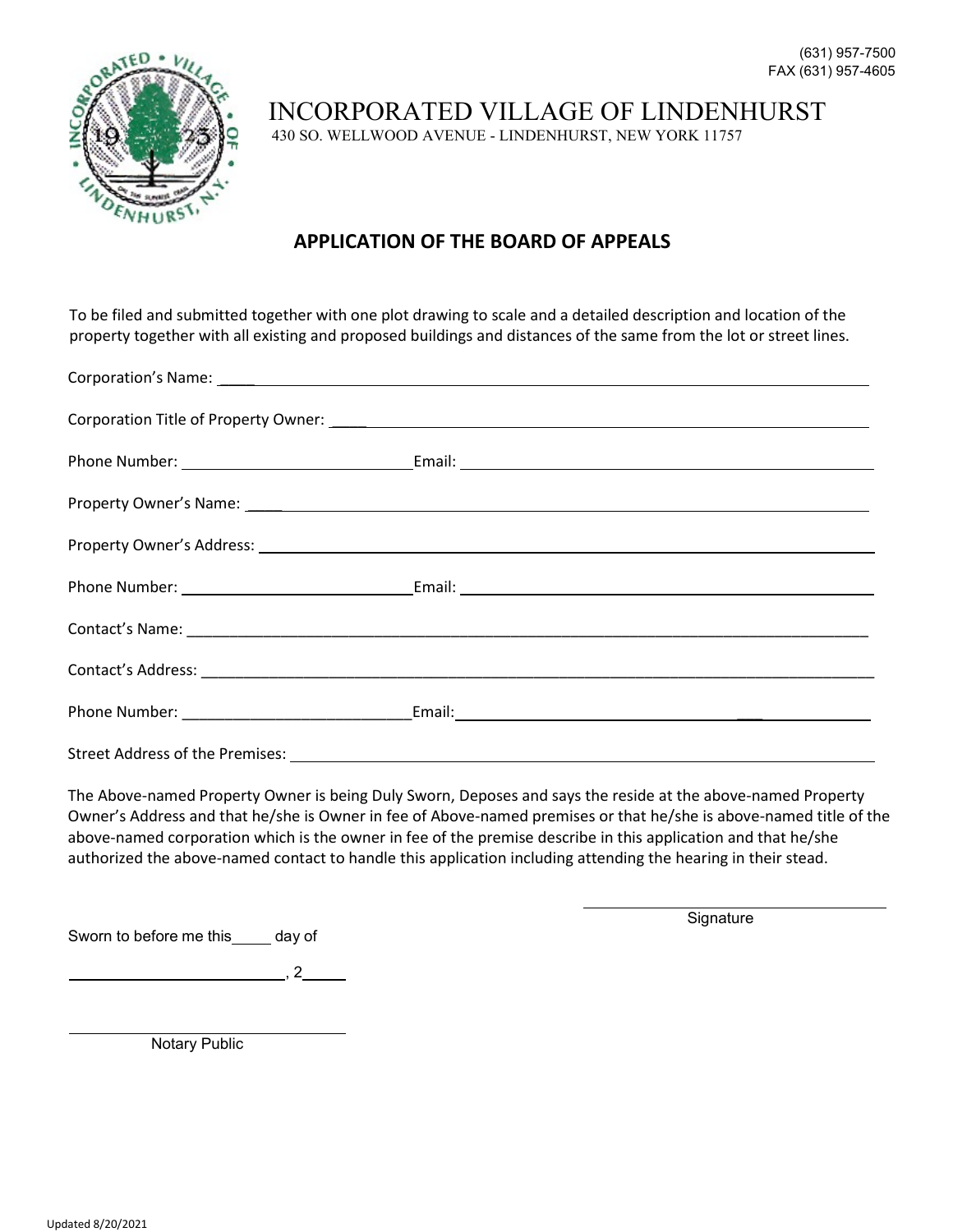

430 SO. WELLWOOD AVENUE - LINDENHURST, NEW YORK 11757

#### **QUESTIONNAIRE**

| 1. Has the building permit been refused by Building Inspector?                                                            |
|---------------------------------------------------------------------------------------------------------------------------|
|                                                                                                                           |
| 3. Is there a school or hospital within 200 feet of the premises in question?                                             |
| 4. Approximate cost of work involved by the order \$                                                                      |
| 5. Under what section of Building Zone Ordinance is this application made?                                                |
| 6. The described property______________________within 500 feet of the following:<br>(is / or is not)<br>Check one or more |
| Town or village boundary line                                                                                             |
| State or county road, parkway or expressway                                                                               |
| State or County Park or recreation area                                                                                   |
| Stream or drainage channel owned by the county or for which the county has established channel lines                      |

- 
- \_\_\_\_ State or county-owned parcel on which a public building is situated
- \_\_\_\_ The Atlantic Ocean, Long Island Sound, any bay in Suffolk County or estuary of any of the foregoing bodies of water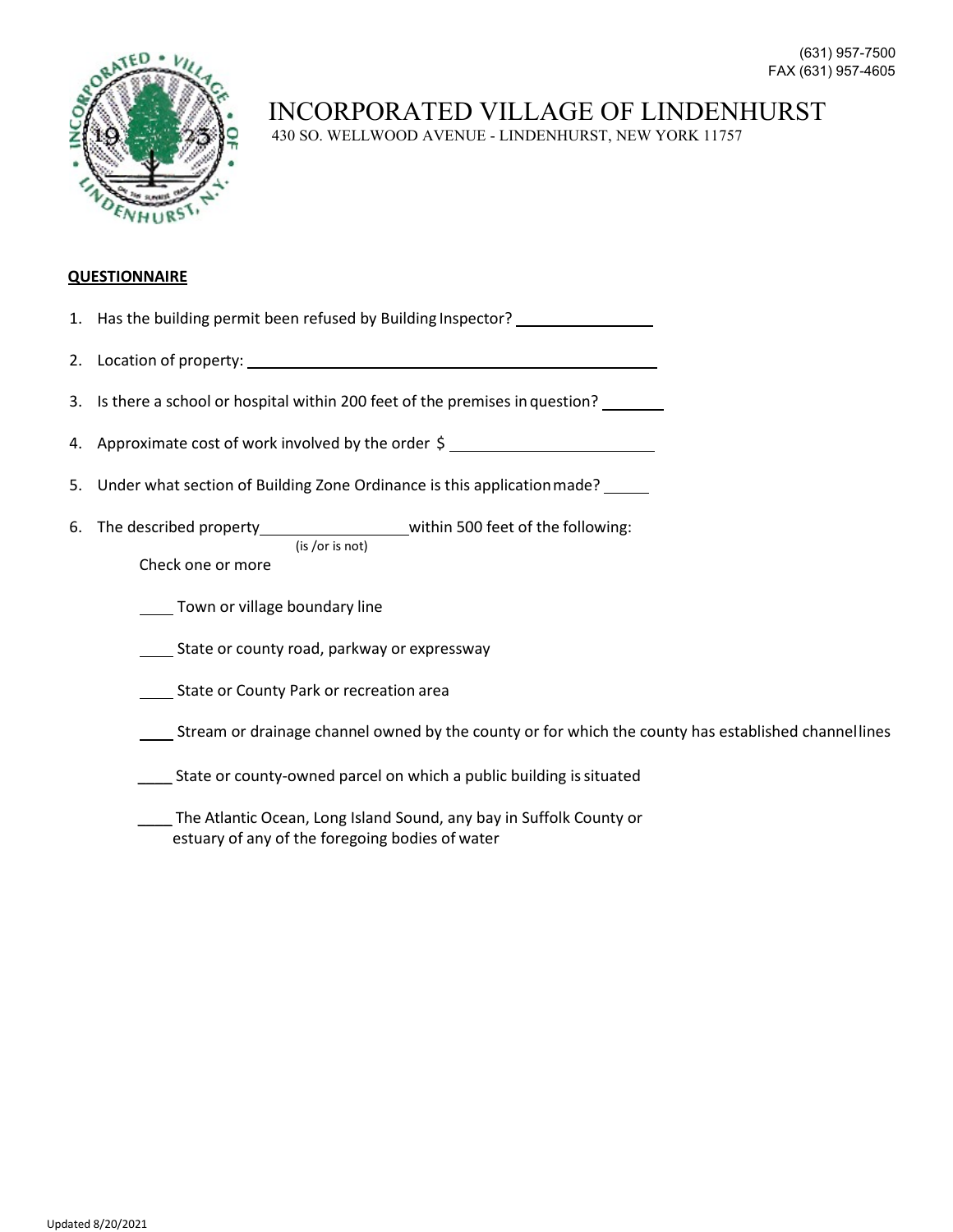| Request/s: |  |
|------------|--|
|------------|--|

| STATE OF NEW YORK):                                                                                                  |                                  |  |  |           |  |  |  |
|----------------------------------------------------------------------------------------------------------------------|----------------------------------|--|--|-----------|--|--|--|
| <b>COUNTY OF SUFFOLK)</b>                                                                                            |                                  |  |  |           |  |  |  |
|                                                                                                                      |                                  |  |  |           |  |  |  |
| desing duly sworn, deposes and says that he/she process and says that he/she                                         |                                  |  |  |           |  |  |  |
| is_                                                                                                                  | of the property above described. |  |  |           |  |  |  |
|                                                                                                                      | (Owner or Agent for the owner)   |  |  |           |  |  |  |
| That all statements made in this application are true to the best of his/her knowledge and belief, except as to the  |                                  |  |  |           |  |  |  |
| matters therein stated, to be alleged on the information and belief and as to the matters he/she believes same to be |                                  |  |  |           |  |  |  |
| true.                                                                                                                |                                  |  |  |           |  |  |  |
|                                                                                                                      |                                  |  |  |           |  |  |  |
|                                                                                                                      |                                  |  |  |           |  |  |  |
|                                                                                                                      |                                  |  |  | Signature |  |  |  |
|                                                                                                                      |                                  |  |  |           |  |  |  |
| Sworn to before me this _______ day of                                                                               |                                  |  |  |           |  |  |  |
|                                                                                                                      |                                  |  |  |           |  |  |  |
| , 2                                                                                                                  |                                  |  |  |           |  |  |  |
|                                                                                                                      |                                  |  |  |           |  |  |  |
| <b>Notary Public</b>                                                                                                 |                                  |  |  |           |  |  |  |
|                                                                                                                      |                                  |  |  |           |  |  |  |
|                                                                                                                      |                                  |  |  |           |  |  |  |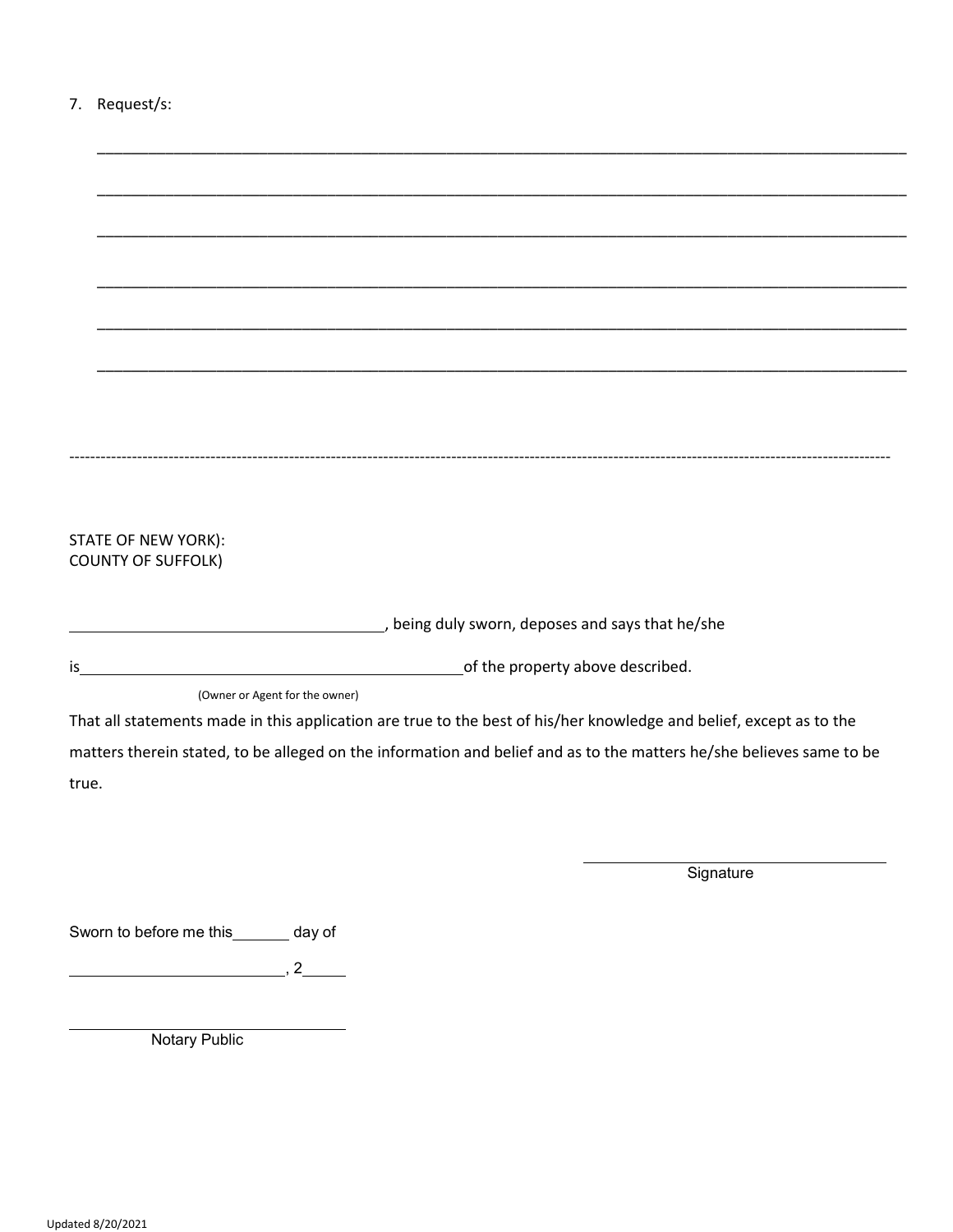

430 SO. WELLWOOD AVENUE - LINDENHURST, NEW YORK 11757

#### **FULL DISCLOSURE AFFIDAVIT**

In the matter of the application of:

Subject Premises:

(Name & Address like on a letter) (Street address of property case is about)

To the Zoning Board of Appeals of the Inc. Village of Lindenhurst

State of New York) County of Suffolk)

The undersigned, being duly sworn, deposes and says:

That this affidavit is made in accordance with the requirements of Section 809 of the General Municipal Law of the State of New York with respect to the above-entitled application and the above-described premises.

That except as set forth on the schedule annexed hereto, and made part of this affidavit, your deponent certifies that:

1. Your deponent is the above-named applicant and resides at the above address.

2. No person other than your deponent has any interest whatsoever in the above-described property, direct or indirect, vested or contingent, regardless of whether such person has an interest as a contract vendor, contract vendee, lessor, sub-lessor, leasee, sub- lessee, contract lessee, holder of any beneficial interest, mortgagor, mortgagee, holder of any encumbrance or lien, guarantor, assignee, agent or broker, or otherwise and regardless of whether the interest arises as the result of advancing or lending funds in connection with the acquisition or development of the property and regardless of whether the interest may rise or be affected by the decision to be made by the municipal Board set forth above.

3. No person will receive any benefit as the result of their work, effort or services in connection with this application.

4. No person named in the schedule of exceptions as to paragraphs 2 and 3 has any interest as defined in paragraph 2 hereof in any properties within one mile of the property described in this application.

5. No person named in the schedule of exceptions as to paragraphs 2, 3 and 4 are officers or employees of the Incorporated Village of Lindenhurst.

6. No person named in the schedule of exceptions as to paragraphs 2, 3 and 4 are related to any officer or employee of the Incorporated Village of Lindenhurst.

7. No state officer or officer or employee of the Incorporated Village of Lindenhurst has any interest in the person, firm partnership, corporation or association making this application.

> **DEPONENT** (SEE SCHEDULE ANNEXED HERE TO)

**NOTARY:**

Sworn to me this day of the same case of the same case of the same case of the same case of the same case of the same case of the same case of the same case of the same case of the same case of the same case of the same ca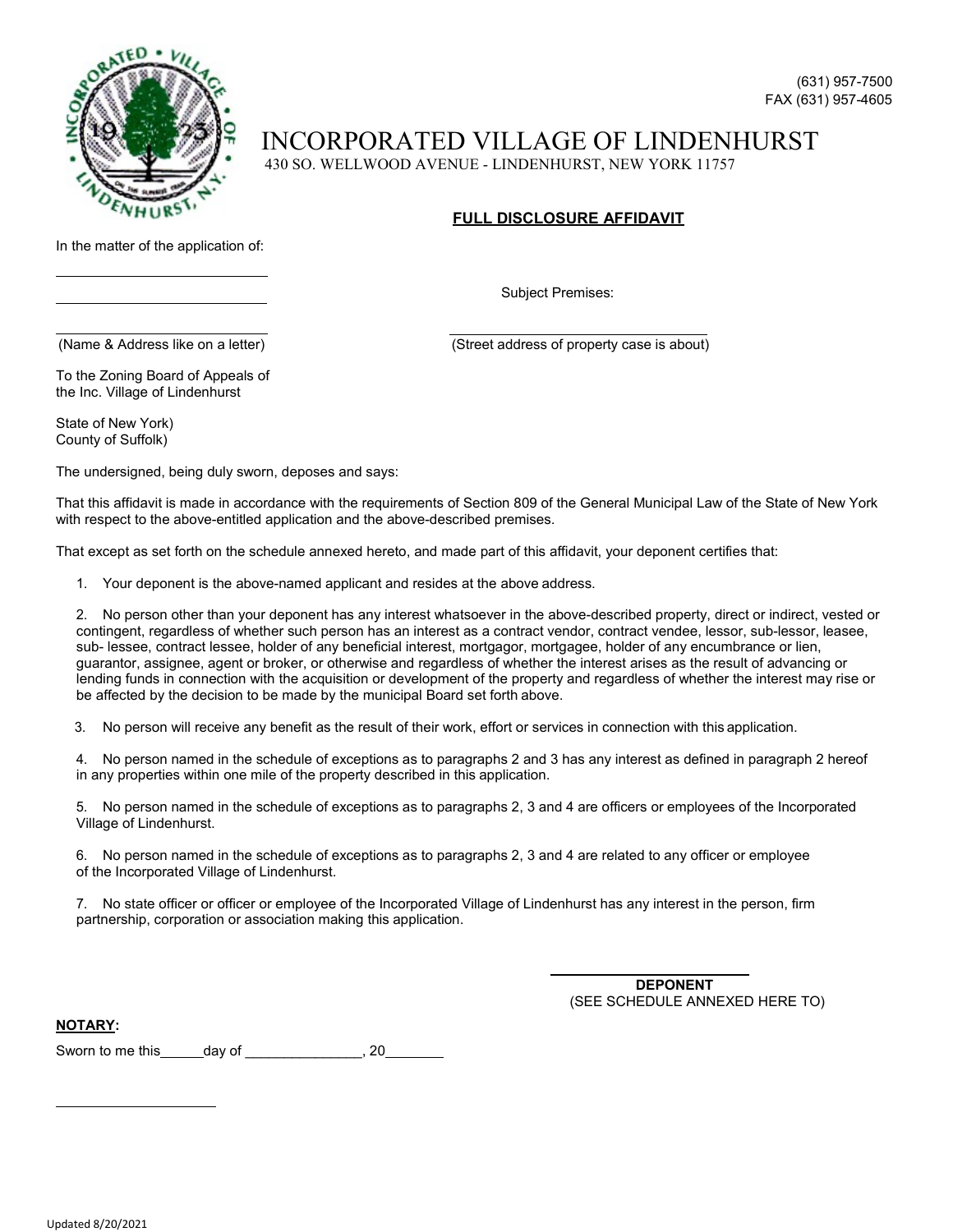## **SCHEDULE OF EXCEPTIONS**

| Paragraph #2 Anyone else financially involved with the Subject Premises: (Name or No)           |                  |
|-------------------------------------------------------------------------------------------------|------------------|
| Paragraph #3 Circle one: Correct / Incorrect I will be paying: (Person hired to help with Case) |                  |
| <u>Paragraph #4</u> Circle one: Correct / Incorrect with-in one mile:                           | (Name of Person) |
| Paragraph #5 Circle one: Correct / Incorrect V.O.L employs:                                     | (Name of Person) |
| Paragraph #6 Circle one: Correct / Incorrect someone is related to:                             | (Name of Person) |
|                                                                                                 |                  |

**DEPONENT**